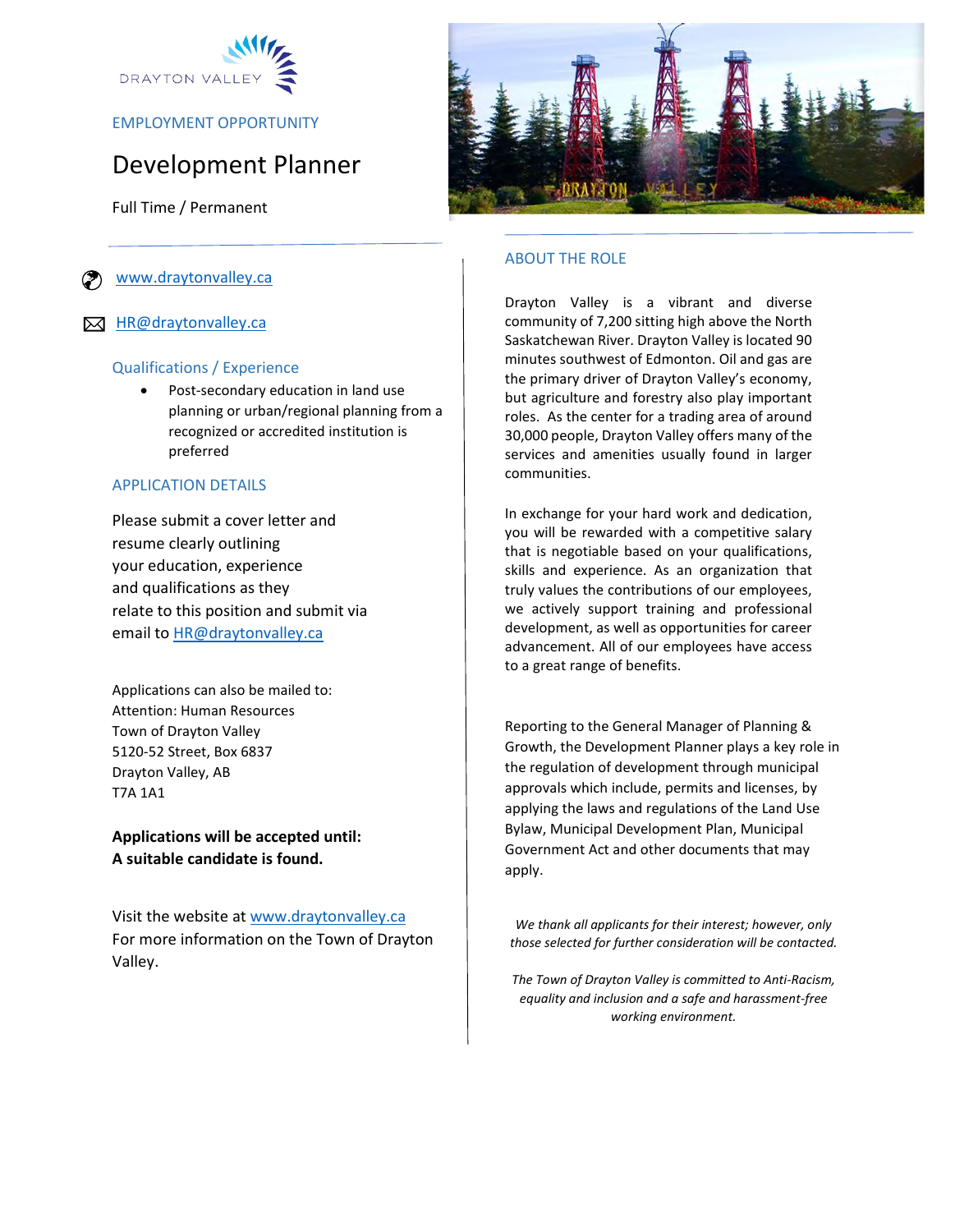

| <b>EMPLOYMENT OPPORTUNITY</b> |                                             |  |                                                               |
|-------------------------------|---------------------------------------------|--|---------------------------------------------------------------|
|                               | <b>Position Title   Development Planner</b> |  |                                                               |
|                               | <b>Department</b>   Planning & Development  |  | <b>Reporting To</b>   General Manager of<br>Planning & Growth |

## **Position Summary**

The Development Planner plays a key role in the regulation of development through municipal approvals which include, permits and licenses, by applying the laws and regulations of the Land Use Bylaw, Municipal Development Plan, Municipal Government Act and other documents that may apply.

# **Primary Responsibilities**

The Development Planner's responsibilities include, but are not limited to:

- Providing support to the General Manager of Planning & Development, other General Managers, and the Chief Administrative Officer.
- Overseeing correspondence, municipal files, databases and records.
- Attending meetings and conferences with regard to department activities as directed by the General Manager of Planning & Development.
- Working with landowners, developers and other interested parties regarding development and planning processes and queries;
- Processing of rezoning and issuance of Development and Building Permits, Business Licenses and other approvals of the department.
- Conduct Site Inspections for Development Permits to ensure conditions are being met.
- Reviewing Development Permit Applications and approving or refusing Development Permits, with conditions or reasons for refusal.
- Utilizing e-site to monitor the issuance of Building Permits by contract inspectors.
- Conducting and presenting research, discretionary use, rezoning and varying applications to the Town Council for their consideration and approval.
- Guiding the review of Real Property Reports submitted to the Town and issuance of Compliance Certificates reflecting the status of the property's compliance with the Town's Land Use Bylaw.
- Overseeing the preparation of documents for registration with Alberta Registries/Land Titles Office or for the discharge of Caveats.
- Guide the creation and publication of information and marketing material, public notices and advertisements to promote the department and to keep the public informed of department meetings and approvals/refusals under the direction of the General Manager of Planning & Development.